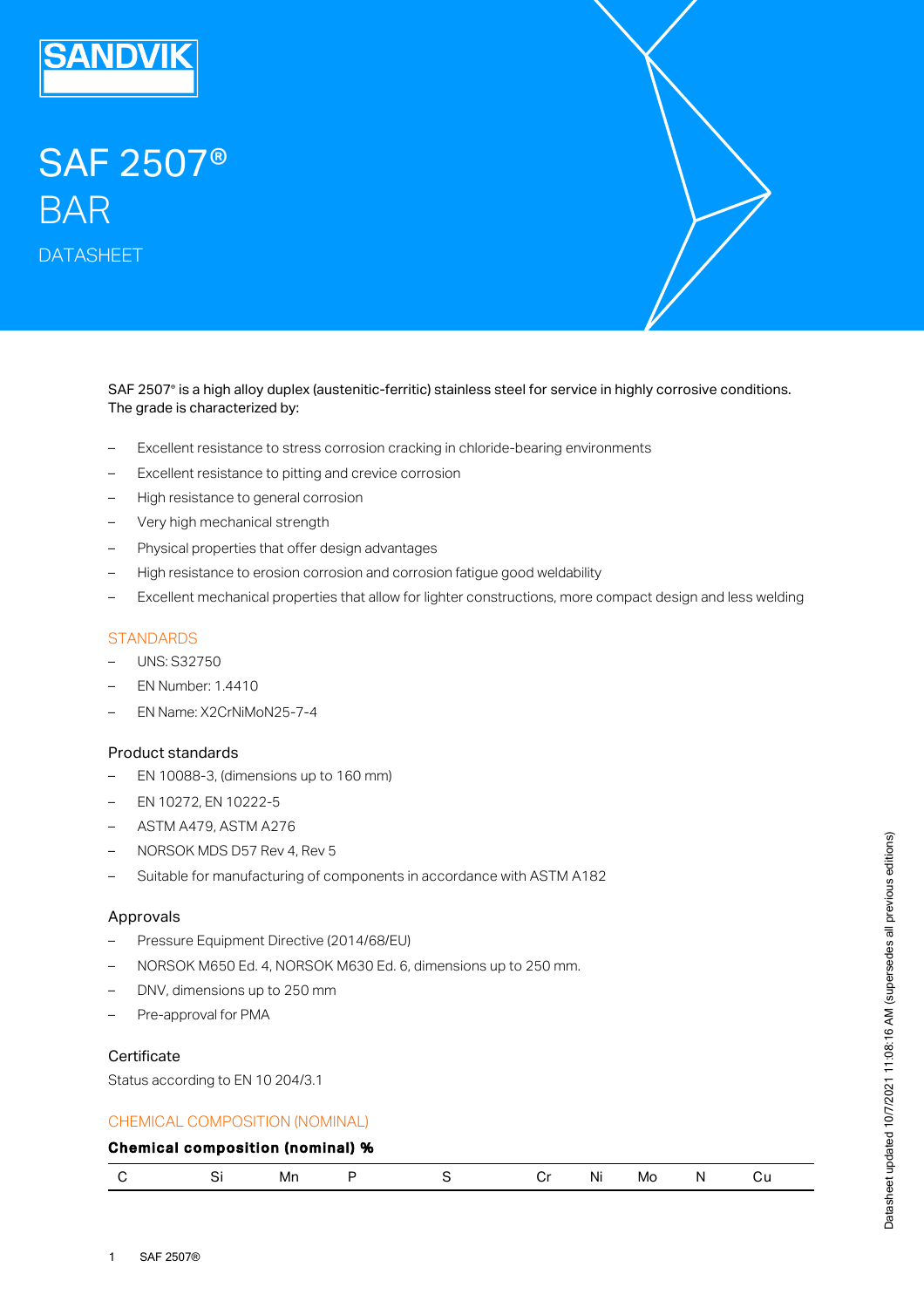# Chemical composition (nominal) %

|           |         | мn                |           |           | C٢ | Ni | Mo |     | υü   |
|-----------|---------|-------------------|-----------|-----------|----|----|----|-----|------|
| ≤ $0.030$ | ≤ $0.8$ | . . <u>.</u><br>- | ≤ $0.035$ | ≤ $0.015$ | 25 |    |    | U.J | 2∪.J |

# APPLICATIONS

SAF 2507° is a duplex stainless steel specially designed for service in aggressive chloride-containing environments. Typical applications are:

- Oil and gas industry
- Seawater cooling
- Salt evaporation industry
- Desalination plants
- Geothermal wells
- Refineries and petrochemical plants
- Mechanical components requiring high strength
- Pulp and paper industry

# CORROSION RESISTANCE

#### General corrosion

SAF 2507° is highly resistant to corrosion by organic acids, e.g. formic and acetic acid. It is suitable for use at high concentrations and temperatures, where austenitic stainless steels corrode at a high rate.

Resistance to inorganic acids is comparable to that of high alloy austenitic stainless steels in certain concentration ranges.

## Pitting and crevice corrosion

The pitting and crevice corrosion resistance of a stainless steel is primarily determined by the content of chromium, molybdenum and nitrogen. An index for comparing the resistance to pitting and crevice corrosion is the PRE number (Pitting Resistance Equivalent).

The PRE is defined as, in weight-% PRE = %Cr +  $3.3 \times$  %Mo +  $16 \times$  %N

For duplex stainless steels the pitting corrosion resistance is dependent on the PRE-value in both the ferrite phase and the austenite phase, so that the phase with the lowest PRE-value will be limiting for the actual pitting corrosion resistance. In SAF 2507° the PRE-value is equal in both phases, which has been achieved by a careful balancing of the elements.

The minimum PRE-value for SAF 2507® is 41. This is significantly higher than e.g. the PRE-values for other duplex stainless steels of the 25Cr type which are not "super-duplex". As an example UNS S31260 (25Cr3Mo0.2N) has a PRE-value of typically 38.

One of the most severe pitting and crevice corrosion tests applied to stainless steel is ASTM G48, i.e., exposure to 6% FeCl3 with and without crevices (method A and B respectively). When pits are detected following a 24 hours exposure, together with a substantial weight loss (>5 mg), the test is interrupted. Otherwise, the temperature is increased 5°C (9°F) and the test is continued with the same sample. Figure 4 shows critical pitting and crevice temperatures (CPT and CCT) from this test.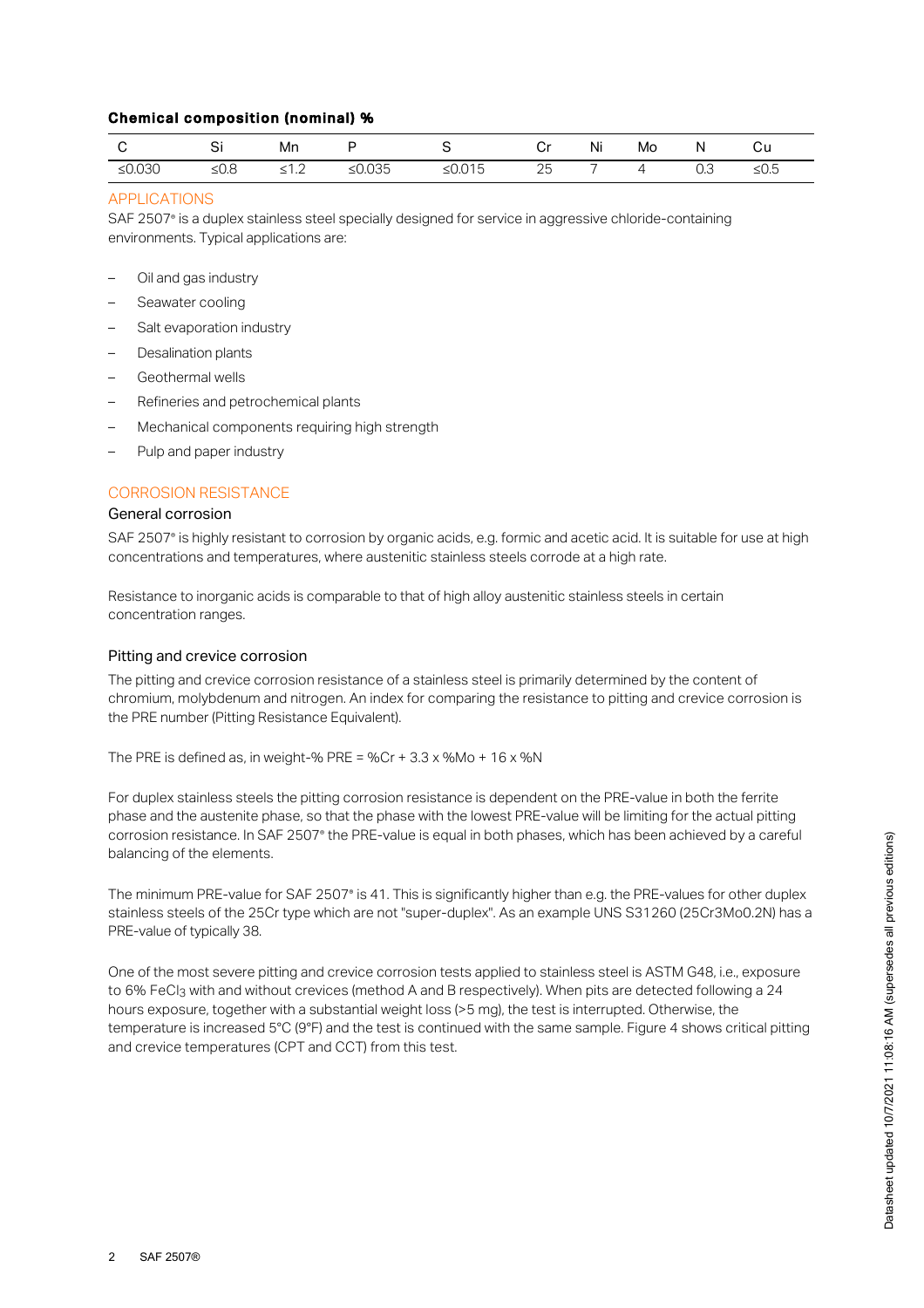

Figure 4. Critical pitting and crevice temperatures in 6% FeCl3. 24h (similar to ASTM G48).

## Stress corrosion cracking

SAF 2507° has excellent resistance to chloride-induced stress corrosion cracking.

#### Erosion corrosion and corrosion fatigue

The superior mechanical properties combined with the improved corrosion resistance of SAF 2507° result in excellent resistance to both erosion corrosion and corrosion fatigue compared to standard austenitic stainless steels.

## FORMS OF SUPPLY

# Finishes and dimensions

SAF 2507° bar steel is stocked in a large number of sizes. The standard size range for stock comprises 20-250 mm, see pocket card S-02909. Round bar is supplied in solution annealed and water quenched condition. The surface is peeled turned and polished.

#### Lengths

Bars are delivered in random lengths of 3-7 m, depending on diameter.

#### **Straightness**

| Diameter<br>mm | Height of arch, mm/m<br><b>Typical value</b> |
|----------------|----------------------------------------------|
| $20 - 70$      |                                              |
| >70            |                                              |

## Tolerances, mm-sizes

| Diameter, mm | Tolerances, mm |
|--------------|----------------|
| 20-35        | $-0/+0.15$     |
| 40-45        | $-0/+0.16$     |
| 50-70        | $-0/+0.19$     |
| 75-95        | $-0/+1.00$     |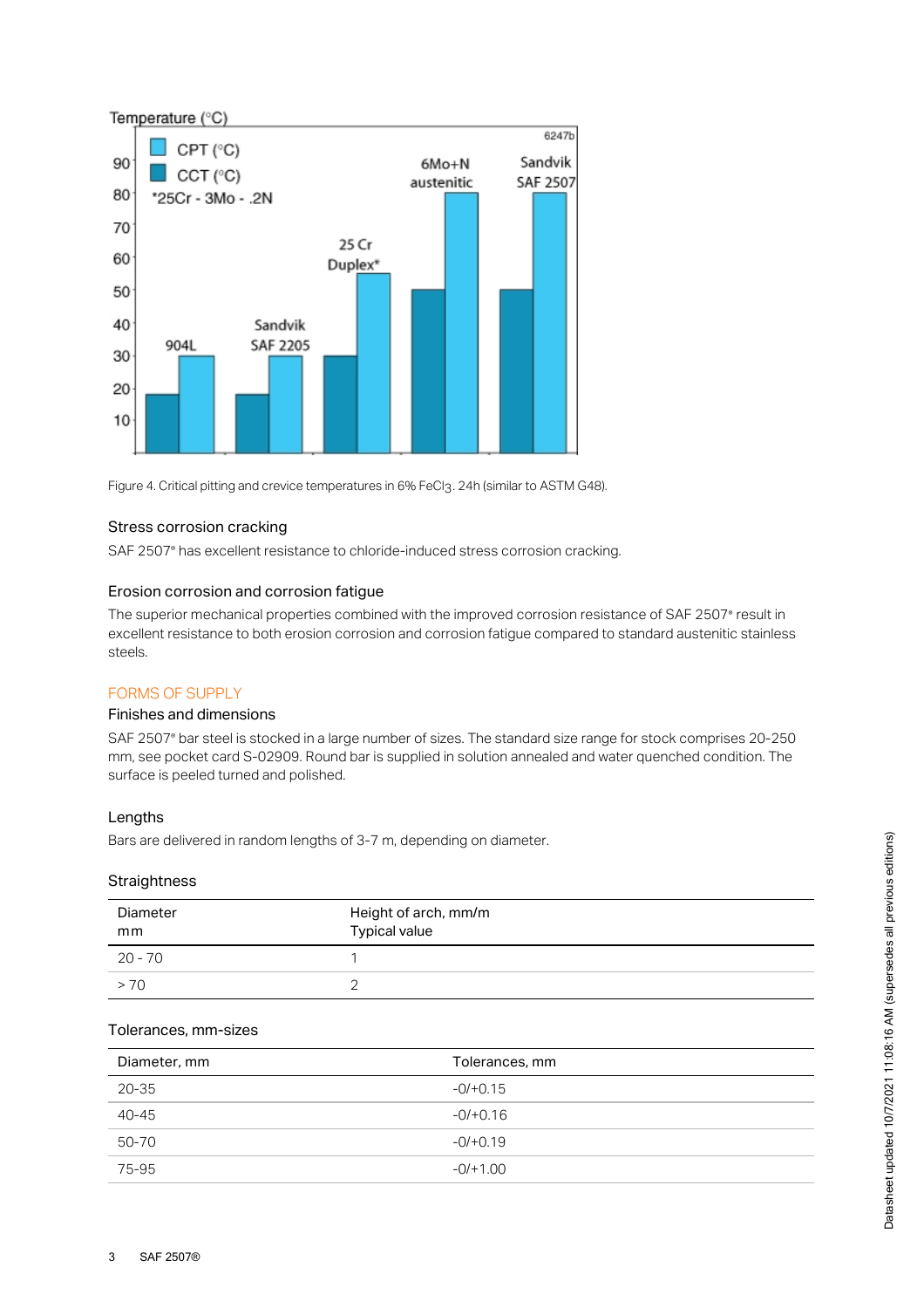| Diameter,<br>mm    | olerances, mm           |
|--------------------|-------------------------|
| $-250$<br>$00 - 2$ | .5U<br>+ ال<br>$\equiv$ |

#### Surface conditions

| Surface<br>conditions | Ra, um<br><b>Typical value</b> | Size, mm dia |
|-----------------------|--------------------------------|--------------|
| Peeled and burnished  |                                | 20-250       |

#### HEAT TREATMENT

Bars are normally delivered in solution annealed and quenched condition. Additional heat treatment, as recommended below is only needed if further hot working has been made.

#### Solution annealing

Slow heating up to 1000°C (1830°F). Annealing at 1050-1125°C (1920-2060°F), followed by quenching.

# MECHANICAL PROPERTIES

Bar steel is tested in delivery condition.

The following figures apply to material in the solution annealed and quenched condition.

For small sections the proof strength values are higher than those listed below at 20 °C (68 °F).

More detailed information can be supplied on request.

# At 20°C (68°F)

Metric units, bar

| Proof strength | Tensile strength | Elong.         | HB      |
|----------------|------------------|----------------|---------|
| $R_{p0.2}$ a)  | $R_{m}$          | A <sub>b</sub> |         |
| MPa            | MPa              | $\%$           |         |
|                |                  |                | approx. |
| >550           | 760-930 ේ        | $\geq$ 25      | 260     |

Imperial units, bar

| Proof strength | Tensile strength | Elong.         | <b>Hardness</b> |
|----------------|------------------|----------------|-----------------|
| $R_{p0.2}$ a)  | Rm               | A <sub>b</sub> | Rockwell C      |
| ksi            | ksi              | %              |                 |
| $\geq 80$      | 110-135          | $\geq$ 25      | ≤28             |

1 MPa = 1 N/mm 2

a) R<sub>p0.2</sub> corresponds to 0.2% offset yield strength.

b) Based on L $_{\rm 0}$  = 5.65√S $_{\rm 0}$  , where L $_{\rm 0}$  is the original gauge length and S $_{\rm 0}$  the original cross-section area.

 $\circ$ ) For sizes below 50 mm/2" R<sub>m</sub> min. 800 MPa.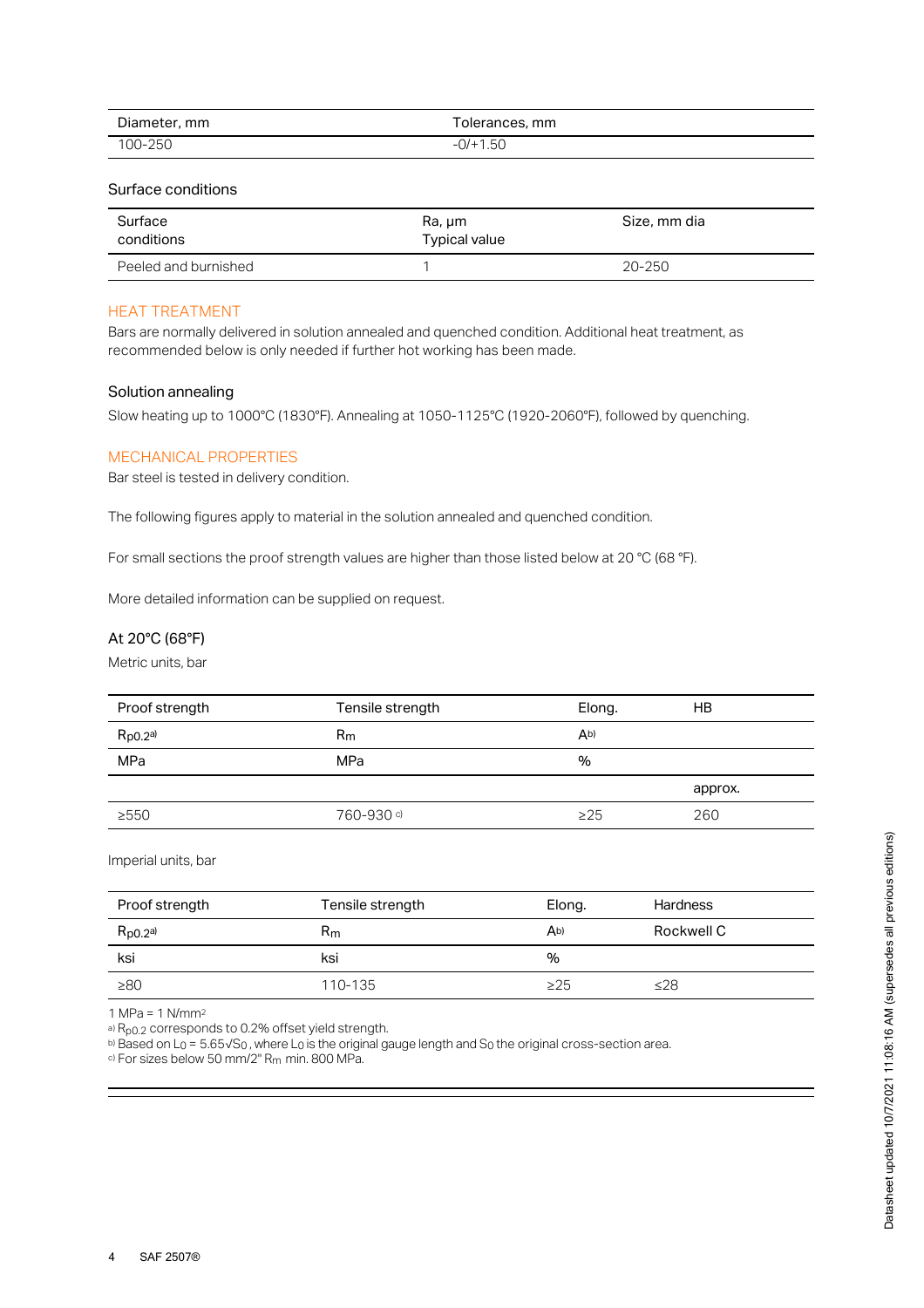

# At higher temperatures

If SAF 2507 is exposed for prolonged periods to temperatures exceeding 250°C (480°F), the microstructure ® changes which results in a reduction in impact strength. This effect does not necessarily affect the behavior of the material at the operating temperature.

More detailed information can be supplied on request.

## Impact strength

SAF 2507° possesses good impact strength. Figure 2 shows typical impact energy values for SAF 2507° in different sizes at -20°C (-4°F), using standard Charpy V specimens. Samples taken in the longitudinal direction.



The impact energy (Charpy V) at 20°C (68°F) is min 100 J (74 ft-lb).

# PHYSICAL PROPERTIES

Density: 7.8 g/cm<sup>3</sup>, 0.28 lb/in<sup>3</sup>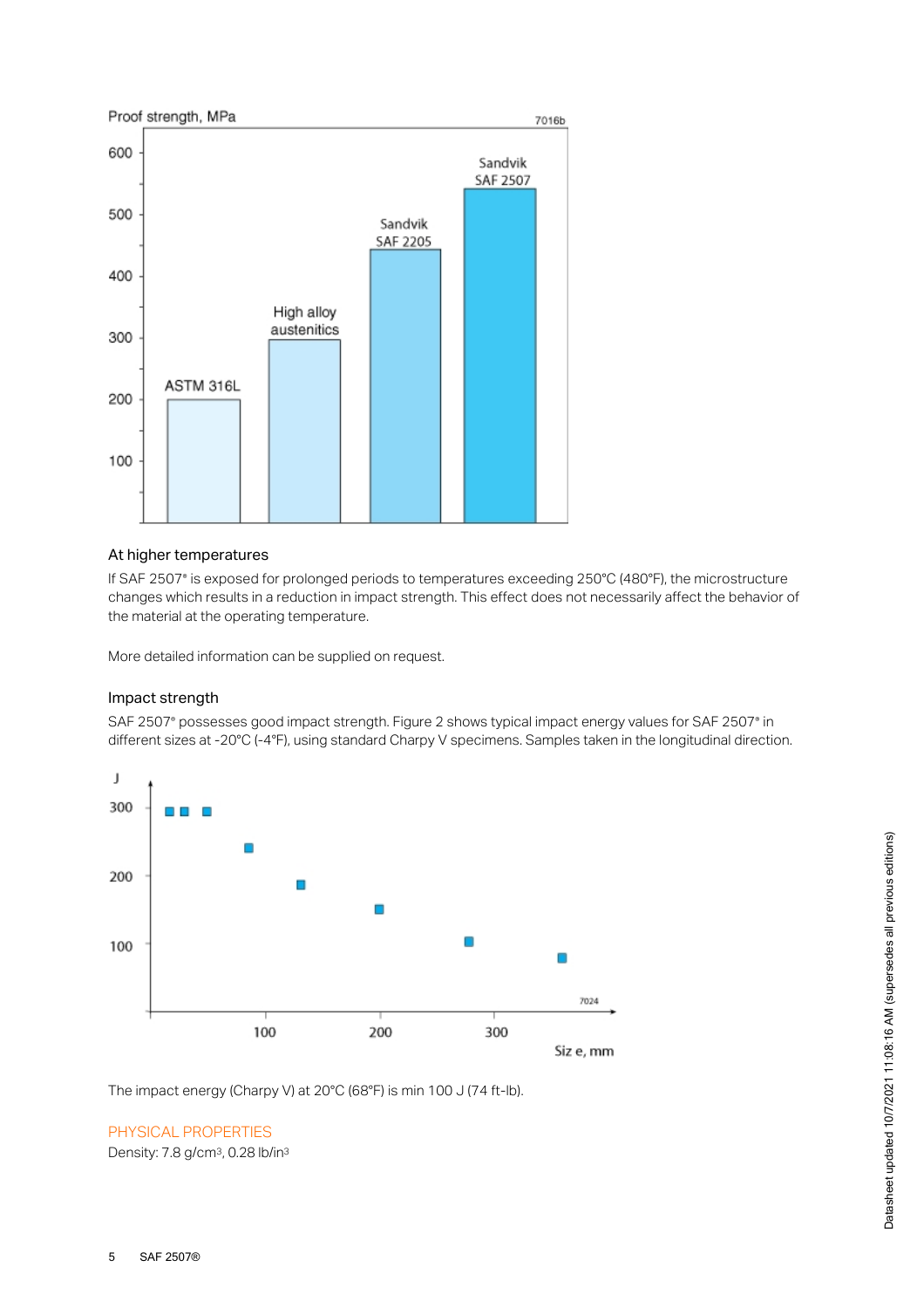# Specific heat capacity

Metric units, Imperial units

| Temperature, °C | J/(kg °C) | Temperature, °F | Btu/(lb °F) |
|-----------------|-----------|-----------------|-------------|
| 20              | 490       | 68              | 0.12        |
| 100             | 505       | 200             | 0.12        |
| 200             | 520       | 400             | 0.12        |
| 300             | 550       | 600             | 0.13        |
| 400             | 585       | 800             | 0.14        |

# Thermal conductivity

Metric units, W/(m °C)

| Temperature, °C  | 20             | 100 | 200 | 300 | 400 |
|------------------|----------------|-----|-----|-----|-----|
| <b>SAF 2507</b>  | $\overline{4}$ | ט ו |     |     | 2C  |
| <b>AISI 316L</b> | 14             | 15. |     |     | 2C  |

Imperial units, Btu/(ft h °F)

| Temperature, °F | 68 | 200 | 400 | 600 | 800 |
|-----------------|----|-----|-----|-----|-----|
| SAF 2507        |    |     |     |     |     |
| AISI 316L       |    |     |     |     |     |

# Thermal expansion

SAF 2507° has a coefficient of thermal expansion close to that of carbon steel. This gives SAF 2507° definite design advantages over austenitic stainless steels in equipment comprising of both carbon steel and stainless steel. The values given below are average values in the temperature ranges.

Metric units, x10-6/°C

| Temperature, °C | 30-100 | 30-200 | 30-300 | 30-400 |
|-----------------|--------|--------|--------|--------|
| SAF 2507        | 13.5   | 14.0   | 14.0   | 14.5   |
| Carbon Steel    | 12.5   | 13.0   | 13.5   | 14.0   |
| ASTM 316L       | 16.5   | 17.O   | 17.5   | 18     |

Imperial units, x10-6/°F

| Temperature, °F | 86-200 | 86-400 | 86-600 | 86-800 |
|-----------------|--------|--------|--------|--------|
| SAF 2507        | 7.5    | 7.5    | 8.0    | 8.0    |
| Carbon Steel    | 6.8    | 7.0    | 7.5    | 7.8    |
| ASTM 316L       | 9.0    | 9.5    | 10.0   | 10.0   |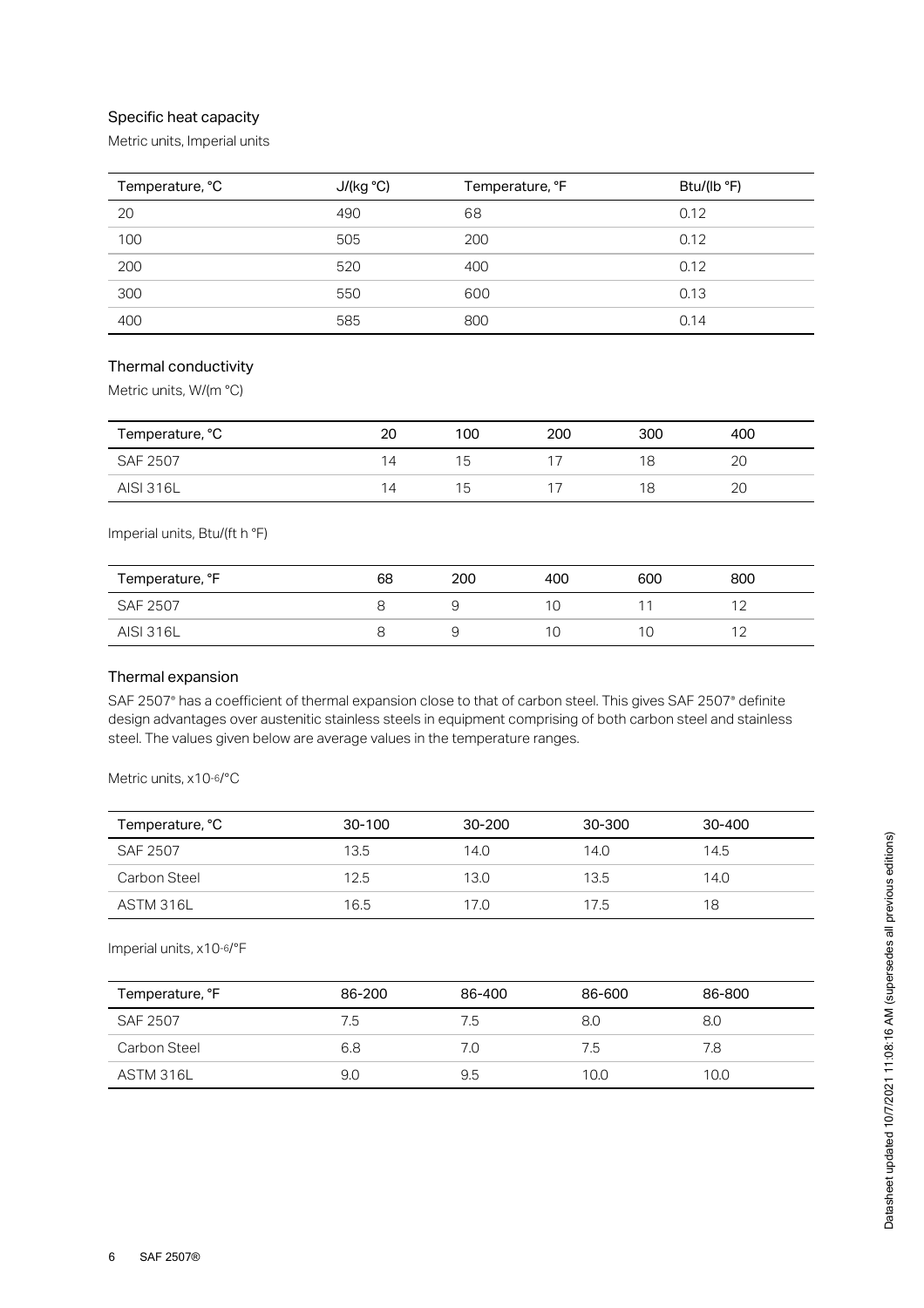

Figure 3. Thermal expansion, per °C (30-100°C, 86-210°F).

# Resistivity

| Temperature, °C | μΩm  | Temperature, °F | $\mu$ Qin. |
|-----------------|------|-----------------|------------|
| 20              | 0.83 | 68              | 32.7       |
| 100             | 0.89 | 200             | 34.9       |
| 200             | 0.96 | 400             | 37.9       |
| 300             | 1.03 | 600             | 40.7       |
| 400             | 1.08 | 800             | 43.2       |

# Modulus of elasticity, (x103)

Metric units Imperial units

| Temperature, °C | MPa | Temperature, °F | ksi  |
|-----------------|-----|-----------------|------|
| 20              | 200 | 68              | 29.0 |
| 100             | 194 | 200             | 28.2 |
| 200             | 186 | 400             | 27.0 |
| 300             | 180 | 600             | 26.2 |

## MACHINING

Being a two-phase material (austenitic-ferritic) SAF 2507° will present a different wear picture from that of singlephase steels of type ASTM 304L. The cutting speed must therefore be lower than that recommended for ASTM 304L. It is recommended that a tougher insert grade is used than when machining austenitic stainless steels, e.g. ASTM 304L. Also in comparison with SANMAC® 2205 lower speed and tougher insert grade is recommended. Machining recommendations available on request. More cutting data information for SAF 2507® is available in the product handbook S-02909-ENG, these recommendations could act as guidelines in choice of appropriate cutting data.

## WELDING

The weldability of SAF 2507° is good. Suitable methods of fusion welding are manual metal-arc welding (MMA/SMAW) and gas-shielded arc welding, with the TIG/GTAW method as first choice.

For SAF 2507°, heat input of 0.2-1.5 kJ/mm and interpass temperature of <150°C (300°F) are recommended. Preheating and post-weld heat treatment are normally not necessary.

## Recommended filler metals

GTAW/TIG welding